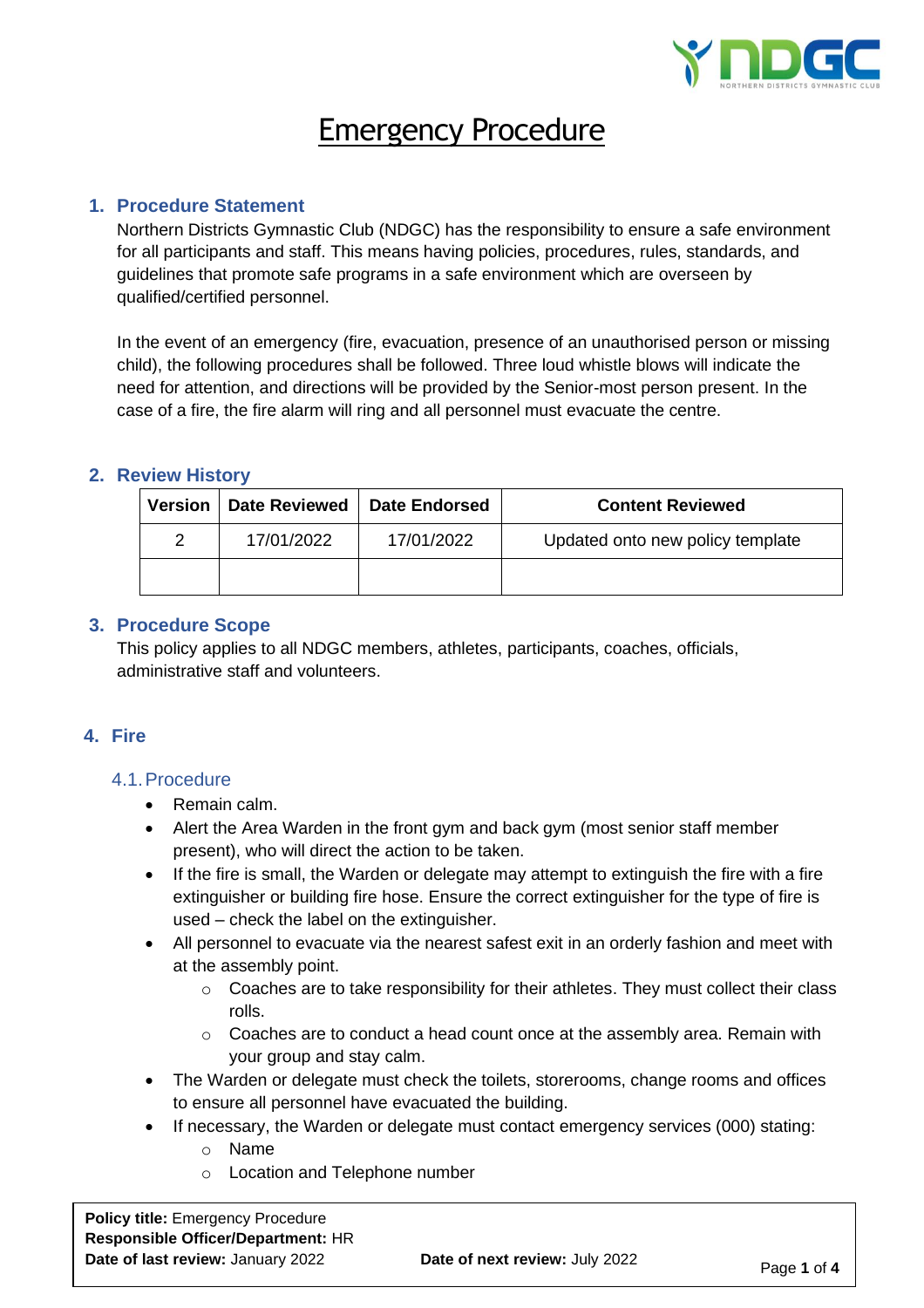

- o Emergency Type
- o Any injuries or unaccounted people
- o Assistance required
- o Any known hazards
- Attend to those with first aid (if necessary)
- Do not re-enter the building unless instructed by Emergency Services or the Warden.

## **5. Unauthorised Person in Centre**

#### 5.1.Definition

- An unauthorised person can include any of the following:
	- o Has a current court and/or restraining order for an NDGC staff and/or member
	- o Threatening and/or abusive person
	- o Person that is considered armed and dangerous
	- o Drunk/disorderly conduct

#### 5.2.Procedure

- Remain calm.
- Do not attempt to apprehend or interfere with the unauthorised person, except in the case of self-defence/protection.
- Alert the most senior staff present, who will direct the action to be taken.
- Telephone the Police (000), stating:
	- $\circ$  The nature of the incident
		- o Contact details and location
		- o Provide as much information about the persons description (height, gender, age, vehicle registration etc)

o

## **6. Unauthorised Removal of a Child or Young Person**

#### 6.1.Procedure

- Remain calm.
- If possible, remove the child from the immediate area of the unauthorised person.
- Do not attempt to apprehend or interfere with the unauthorised person except in the case of self-defence/protection.
- Phone the Police (000) and parent/guardian.

## **7. Attempted Hold-up of Premises**

#### 7.1.Procedure

- Remain calm.
- Cooperate with the requests of the unauthorised person.
- Do not attempt to apprehend or interfere with the unauthorised person except in the case of self-defence/protection.
- Phone the Police (000).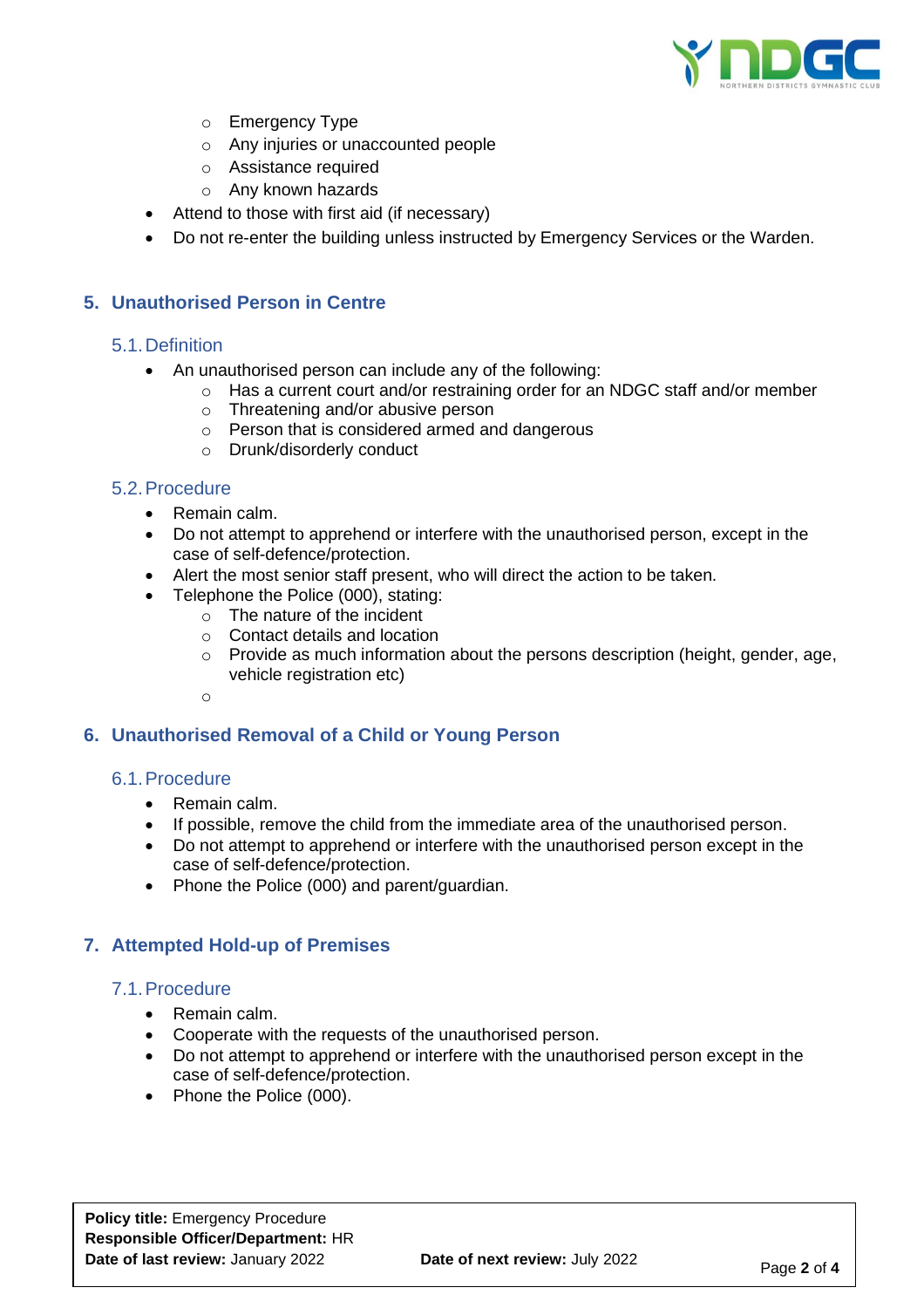

# **8. Missing Child or Young Person**

#### 8.1.Procedure

- Ensure the rest of the class is safe and ask another coach to supervise your group.
- Alert the most senior staff present.
- Check all areas of the facility, including concealed areas, changerooms and around the outside of the facility.
- Phone the parents/guardian and inform them of the situation, trying not to alarm them.
- Phone the Police (000).

## **9. Roles and Responsibilities**

#### 9.1.Coach and Staff

- Remain with any injured personnel until assistance is provided
- Make contact with Emergency Services
- Contact parents/guardian if required
- Follow up with injured participants
- Complete all required forms (Injury Report Form or Incident Report Form)

#### 9.2.First Aid Officer

- Provide First Aid and assistance
- Review medical forms
- Complete all required forms (Injury Report Form or Incident Report Form)

#### **10.Emergency Contacts**

- Emergency Services: 000
- Police (not urgent): 131 444
- SES: 132 500
- WA Poisons Information Centre: 13 11 26

#### **11.Incident Reporting and Follow up**

A report form must be completed for every incident and/or injury that occurs on the NDGC premises. The report must be submitted to either the Manager or Competitive Programs Manager.

#### **12.Additions and Changes to this document**

Recommended changes to this policy may be submitted to NDGC for consideration. Management will review the recommendations and make changes to this policy if necessary. Should changes be accepted, the policy would be updated, dated and circulated.